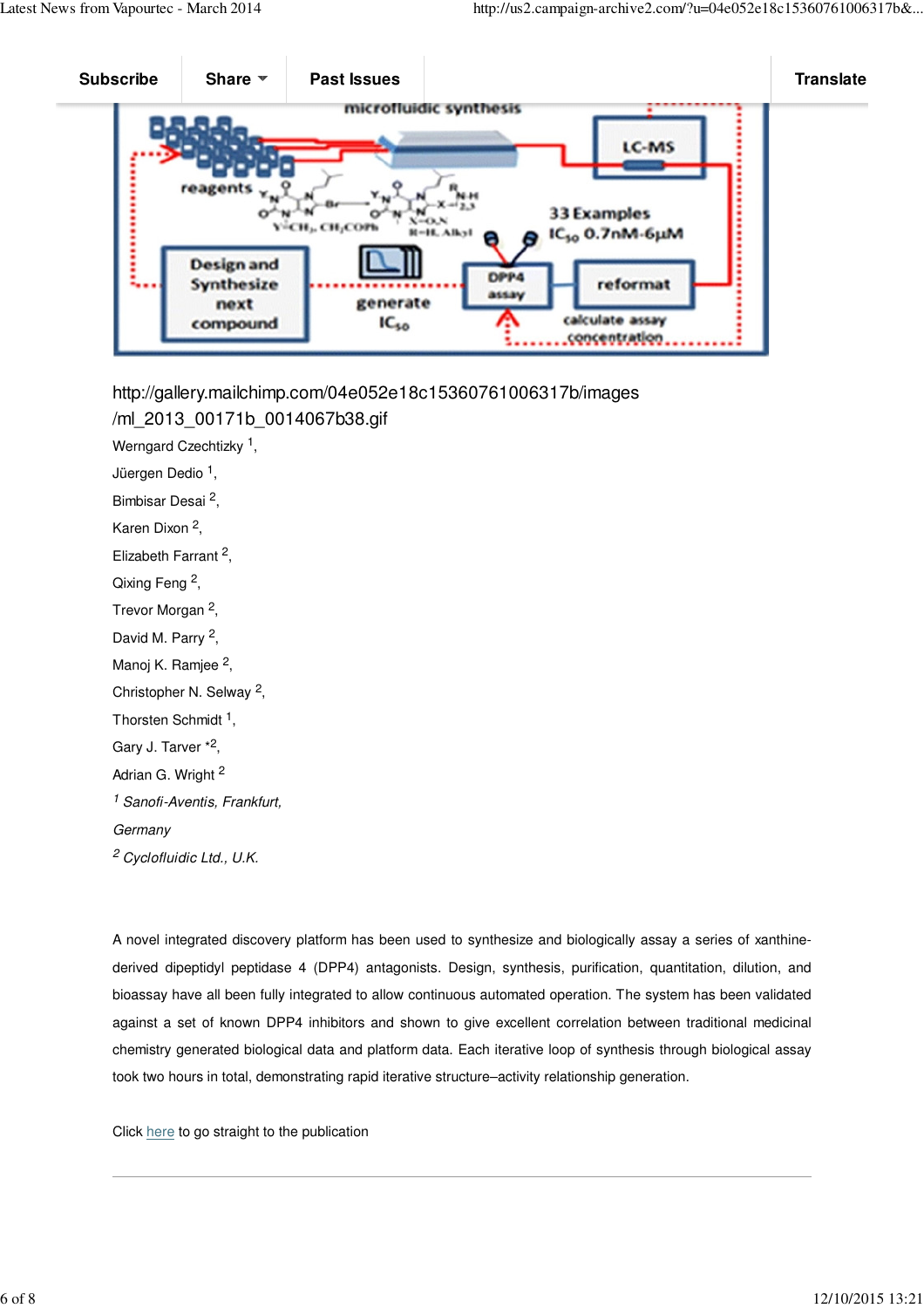## **Applying Flow Chemistry: Methods, Materials, and Multistep Synthesis**

D. Tyler McQuade \*13

Peter H. Seeberger <sup>12</sup>

<sup>1</sup> Department of Biomolecular Systems, Max Planck Institute of Colloids and Interfaces, Potsdam, Germany

<sup>2</sup> Institute for Chemistry and Biochemistry, Freie Universität Berlin, Germany

 $^3$  Department of Chemistry and Biochemistry, Florida State University, United States

The synthesis of complex molecules requires control over both chemical reactivity and reaction conditions. While reactivity drives the majority of chemical discovery, advances in reaction condition control have accelerated method development/discovery. Recent tools include automated synthesizers and flow reactors. In this Synopsis we describe how flow reactors have enabled chemical advances in our groups in the areas of single-stage reactions, materials synthesis, and multistep reactions. In each section, we detail the lessons learned and propose future directions.

Click here to go straight to the publication



## **The rapid generation of isothiocyanates in flow**

Marcus Baumann

Ian R. Baxendale

Department of Chemistry, University of Durham, U.K.

Isothiocyanates are versatile starting materials for a wide range of chemical reactions. However, their high nucleophilic susceptibility means they are best prepared and used immediately. We report here on a flow platform for the fast and efficient formation of isothiocyanates by the direct conversion of easily prepared chloroximes. To expedite this chemistry a flow insert cartridge containing two immobilised reagents is used to affect the chemical transformation which typically eliminates the requirements for any conventional work-up or purification of the reaction stream.

Click here to go straight to the publication